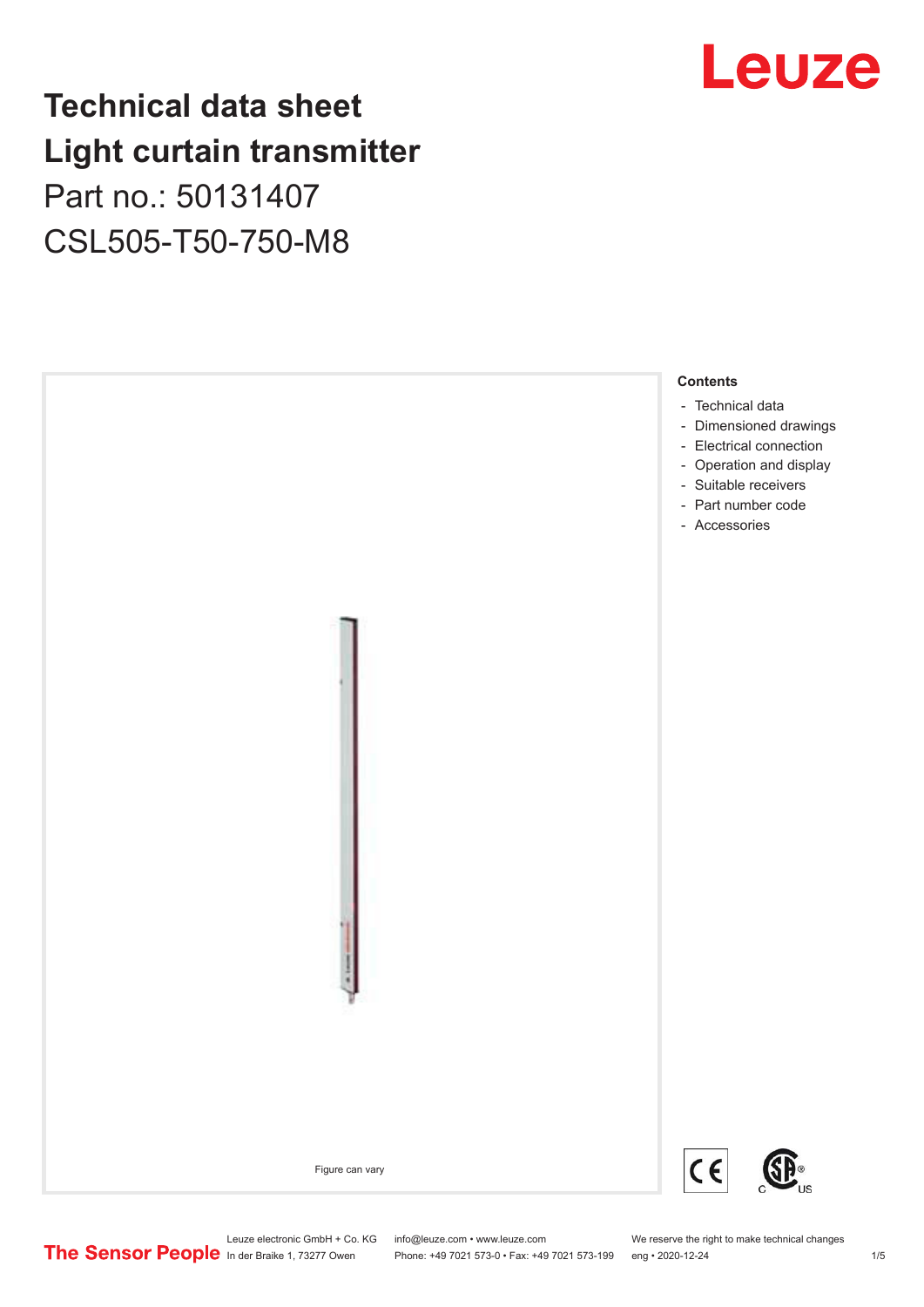### <span id="page-1-0"></span>**Technical data**

# Leuze

| <b>Basic data</b>               |                              |
|---------------------------------|------------------------------|
| <b>Series</b>                   | 505                          |
| <b>Operating principle</b>      | Throughbeam principle        |
| Device type                     | Transmitter                  |
| <b>Application</b>              | Precise object detection     |
|                                 |                              |
| <b>Special version</b>          |                              |
| <b>Special version</b>          | Crossed-beam scanning        |
|                                 | Diagonal-beam scanning       |
|                                 | Parallel-beam scanning       |
| <b>Optical data</b>             |                              |
| <b>Operating range</b>          | Guaranteed operating range   |
| <b>Operating range</b>          | 0.35m                        |
| <b>Measurement field length</b> | 750 mm                       |
| <b>Number of beams</b>          | 16 Piece(s)                  |
| <b>Beam spacing</b>             | 50 mm                        |
| <b>Light source</b>             | LED, Infrared                |
| <b>LED light wavelength</b>     | 860 nm                       |
| <b>Measurement data</b>         |                              |
| Minimum object diameter         | 52.5 mm                      |
| <b>Electrical data</b>          |                              |
| <b>Protective circuit</b>       | Inductive protection         |
|                                 | Polarity reversal protection |
|                                 | Short circuit protected      |
|                                 |                              |
| Performance data                |                              |
| Supply voltage U <sub>B</sub>   | 18  30 V, DC                 |
| <b>Connection</b>               |                              |
| <b>Number of connections</b>    | 1 Piece(s)                   |
|                                 |                              |
| <b>Connection 1</b>             |                              |
| <b>Function</b>                 | Deactivation input           |
|                                 | Voltage supply               |
| <b>Type of connection</b>       | Connector                    |
| <b>Thread size</b>              | M <sub>8</sub>               |
| <b>Type</b>                     | Male                         |
| <b>Material</b>                 | Metal                        |
| No. of pins                     | 4-pin                        |
| Encoding                        | A-coded                      |

| <b>Mechanical data</b>         |                        |  |
|--------------------------------|------------------------|--|
| Design                         | Cubic                  |  |
| Dimension (W x H x L)          | 10 mm x 830 mm x 27 mm |  |
| <b>Housing material</b>        | Metal                  |  |
| <b>Metal housing</b>           | Aluminum               |  |
| Lens cover material            | Plastic                |  |
| <b>Housing color</b>           | Silver                 |  |
| <b>Type of fastening</b>       | Through-hole mounting  |  |
| <b>Operation and display</b>   |                        |  |
| Type of display                | LED                    |  |
| <b>Number of LEDs</b>          | 1 Piece(s)             |  |
| Type of configuration          | Software               |  |
|                                | Via pin assignment     |  |
| <b>Environmental data</b>      |                        |  |
| Ambient temperature, operation | $-30$ 50 °C            |  |
| Ambient temperature, storage   | $-4065 °C$             |  |
| <b>Certifications</b>          |                        |  |
| Degree of protection           | IP 65                  |  |
| <b>Protection class</b>        | Ш                      |  |
| <b>Classification</b>          |                        |  |
| <b>Customs tariff number</b>   | 90314990               |  |
| eCl@ss 5.1.4                   | 27270910               |  |
| eCl@ss 8.0                     | 27270910               |  |
| eCl@ss 9.0                     | 27270910               |  |
| eCl@ss 10.0                    | 27270910               |  |
| eCl@ss 11.0                    | 27270910               |  |
| <b>ETIM 5.0</b>                | EC002549               |  |
| <b>ETIM 6.0</b>                | EC002549               |  |
| <b>ETIM 7.0</b>                | EC002549               |  |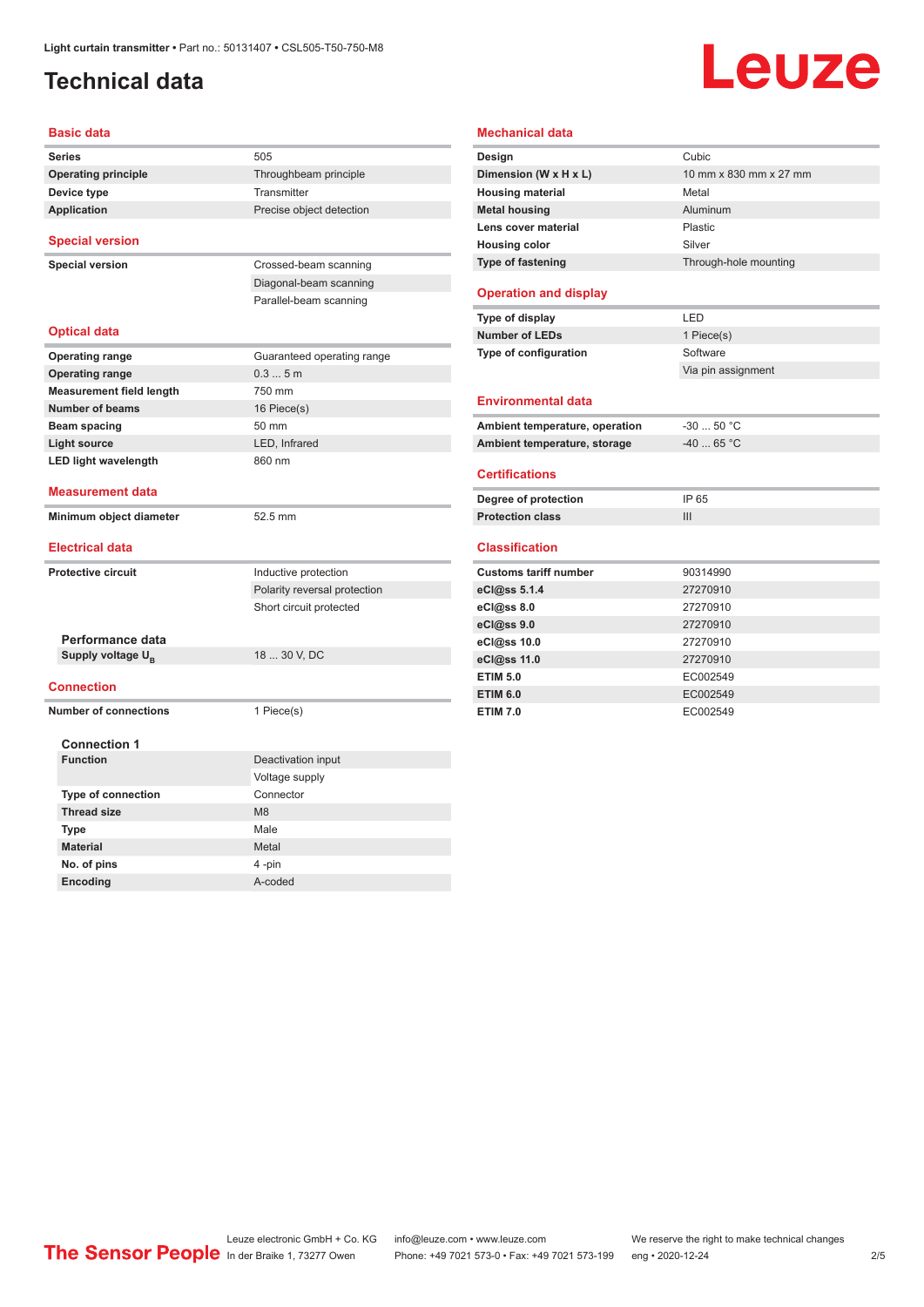#### <span id="page-2-0"></span>**Dimensioned drawings**

All dimensions in millimeters



Observe the exact dimensions in the chapter "Technical data, dimensioned drawings" in the operating instructions.

# **Electrical connection**

**Connection 1**

| <b>Function</b>           | Deactivation input<br>Voltage supply |
|---------------------------|--------------------------------------|
| <b>Type of connection</b> | Connector                            |
| <b>Thread size</b>        | M <sub>8</sub>                       |
| <b>Type</b>               | Male                                 |
| <b>Material</b>           | Metal                                |
| No. of pins               | 4-pin                                |
| Encoding                  | A-coded                              |

#### **Pin Pin assignment**

| $\overline{2}$   | n.c.       |
|------------------|------------|
| ໍາ               | <b>GND</b> |
| $\boldsymbol{4}$ | IN         |



Leuze

#### **Operation and display**

| LED | <br><b>Nienlay</b><br>$    -$ | <b>Meaning</b> |
|-----|-------------------------------|----------------|
|     | Off                           | Off            |

Leuze electronic GmbH + Co. KG info@leuze.com • www.leuze.com We reserve the right to make technical changes<br> **The Sensor People** in der Braike 1, 73277 Owen Phone: +49 7021 573-0 • Fax: +49 7021 573-199 eng • 2020-12-24 Phone: +49 7021 573-0 • Fax: +49 7021 573-199 eng • 2020-12-24 3/5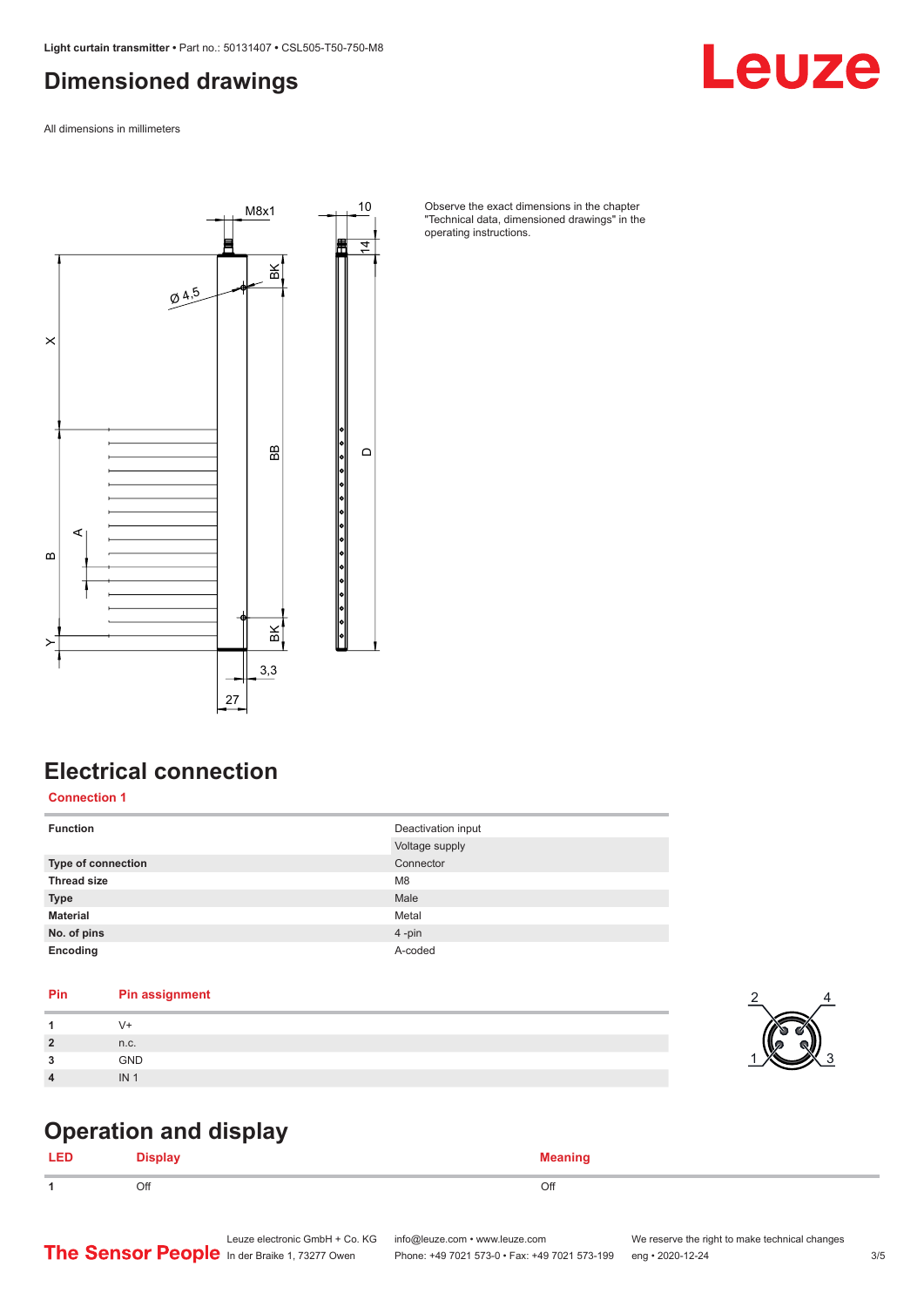#### <span id="page-3-0"></span>**Operation and display**

| <b>LED</b> | <b>Display</b>        | <b>Meaning</b>        |
|------------|-----------------------|-----------------------|
|            | Red, continuous light | Operational readiness |
|            | Red, flashing         | Error                 |

#### **Suitable receivers**

| Part no. | <b>Designation</b> | <b>Article</b>         | <b>Description</b>                                                                                                                                                                                                                                                                                                                           |
|----------|--------------------|------------------------|----------------------------------------------------------------------------------------------------------------------------------------------------------------------------------------------------------------------------------------------------------------------------------------------------------------------------------------------|
| 50131351 | CSL505-R50-750-M8  | Light curtain receiver | Application: Precise object detection<br>Special version: Parallel-beam scanning, Crossed-beam scanning, Diagonal-<br>beam scanning, Teach input, Warning output<br>Operating range: 0.3  5 m<br>Digital switching outputs: 2 Piece(s)<br>Switching output: Transistor, Push-pull, Light/dark reversible<br>Connection: Connector, M8, 4-pin |

#### **Part number code**

Part designation: **CSL505-XYYY-ZZZZ-AA-BBB**

| x           | <b>Operating principle</b><br>T: transmitter                                                    |
|-------------|-------------------------------------------------------------------------------------------------|
|             | R: receiver                                                                                     |
| <b>YYY</b>  | <b>Beam spacing</b><br>05:5 mm<br>12.5: 12.5 mm<br>25:25 mm<br>50:50 mm<br>100: 100 mm          |
| <b>ZZZZ</b> | <b>Measurement field length</b><br>Measurement field length [mm], dependent on beam spacing     |
| AA          | <b>Electrical connection</b><br>M8: M8 connector, 4-pin (plug)                                  |
|             |                                                                                                 |
| <b>Note</b> |                                                                                                 |
| $\bullet$   | $\&$ A list with all available device types can be found on the Leuze website at www.leuze.com. |

#### **Accessories**

### Connection technology - Connection cables

|   | Part no. | <b>Designation</b> | <b>Article</b>   | <b>Description</b>                                                                                                                                |
|---|----------|--------------------|------------------|---------------------------------------------------------------------------------------------------------------------------------------------------|
| ₩ | 50130850 | KD U-M8-4A-V1-050  | Connection cable | Connection 1: Connector, M8, Axial, Female, 4-pin<br>Connection 2: Open end<br>Shielded: No<br>Cable length: 5,000 mm<br>Sheathing material: PVC  |
|   | 50130871 | KD U-M8-4W-V1-050  | Connection cable | Connection 1: Connector, M8, Angled, Female, 4-pin<br>Connection 2: Open end<br>Shielded: No<br>Cable length: 5,000 mm<br>Sheathing material: PVC |

Leuze